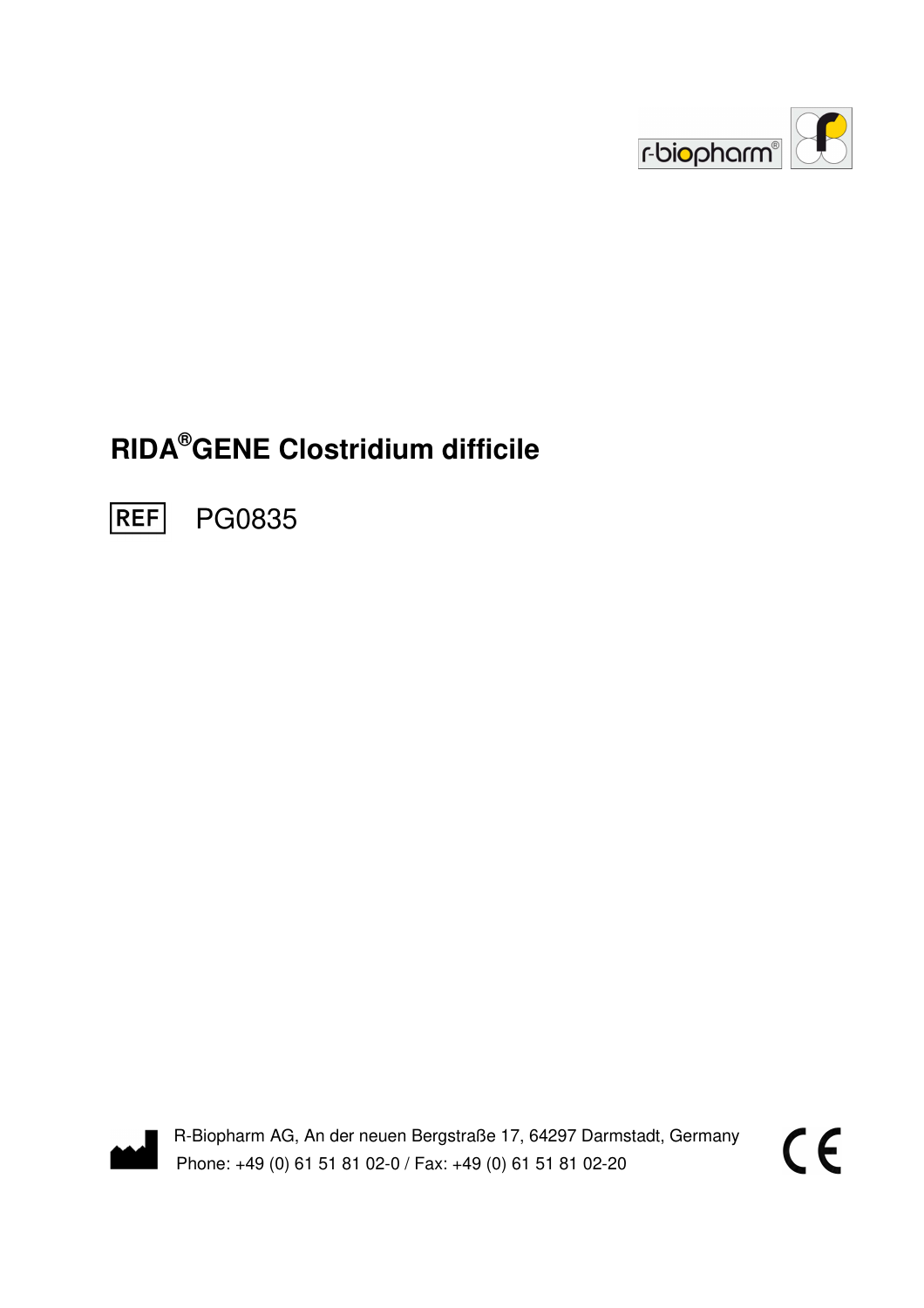#### **1. Intended use**

For in vitro diagnostic use. RIDA<sup>®</sup>GENE Clostridium difficile is a multiplex real-time PCR for the direct, qualitative detection of *Clostridium difficile* (16s-rDNA) and Clostridium difficile toxin A (tcdA) / B (tcdB) genes from human stool samples and cultures. The RIDA®GENE Clostridium difficile multiplex real-time PCR can be used as an aid in diagnosis of Clostridium difficile associated diarrhea (CDAD).

#### **2. Summary and Explanation of the test**

Clostridium difficile, a gram-positive, spore-forming anaerobic bacterium was first described in 1935 by Hall and O'Toole as a component of the intestinal microflora in healthy neonates.<sup>1</sup> In the late 1970s, however, *Clostridium difficile* was identified as the cause of antibiotica-associated diarrhea and pseudomembranous colitis. $^2$  Today Clostridium difficile is one of the most common causes of nosocomial diarrhea. Clostridium difficile is responsible for 15 - 25 % of antibiotica-associated diarrhea and nearly all cases of pseudomembranous colitis.<sup>3</sup> The predisposing risk factors for CDAD are for example antibiotica exposure, advanced age as well as number and duration of hospitalization.<sup>4</sup> However, *Clostridium difficile* infection is also seen in an increasing number of non-antibiotic-treated and non-hospitalized individuals. The symptoms range from mild diarrhea to intestinal infections of variable severity, including pseudomembranous colitis, the most severe form of antibiotic-induced inflammatory bowel disease. Clinically symptomatic cases are caused by toxigenic Clostridium difficile strains that produce toxin A and toxin B. In recent years the incidence and severity of Clostridium difficile infections increased worldwide. Real-time PCR permits a rapid, highly sensitive and specific detection of Clostridium difficile infection. An early and reliable diagnosis of *Clostridium difficile* infection makes it possible to administer specific treatment of CDAD patients and also to initiate hygiene measures to prevent nosocomial transmission.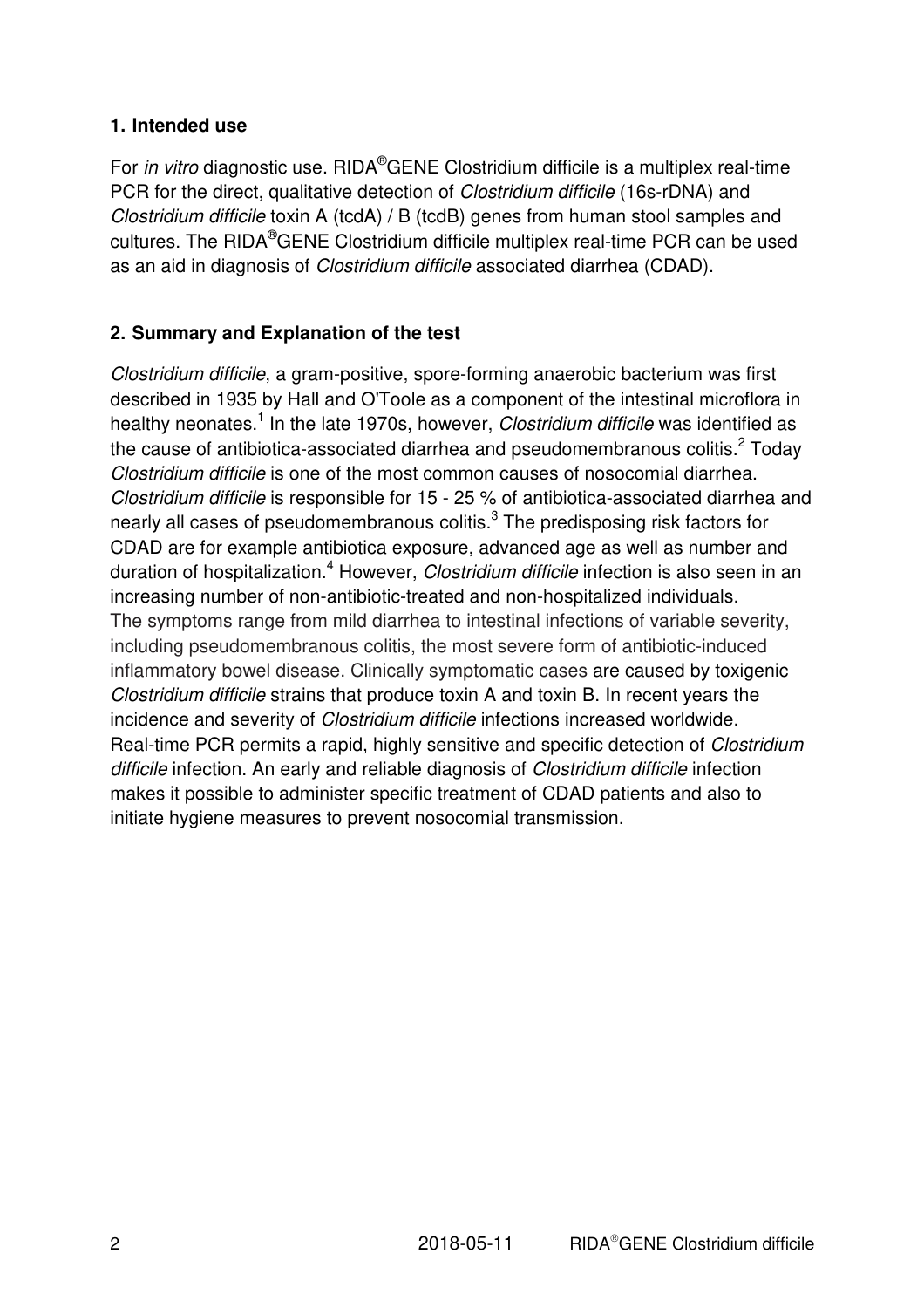## **3. Test principle**

The RIDA®GENE Clostridium difficile multiplex real-time PCR is a molecular diagnostic test for the direct, qualitative detection of Clostridium difficile (16s-rDNA) and Clostridium difficile toxin genes A (tcdA) / B (tcdB) from human stool samples and cultures.

After DNA-Isolation, amplification of the gene fragments specific for *Clostridium* difficile and toxin A and B of Clostridium difficile (if present) occurs. The amplified targets are detected with hydrolysis probes, which are labeled at one end with a quencher and at the other end with a fluorescent reporter dye (fluorophore). In the presence of a target the probes hybridize to the amplicons. During the extension step the Taq-Polymerase breaks the reporter-quencher proximity. The reporter emits a fluorescent signal which is detected by the optical unit of a real-time PCR cycler. The fluorescence signal increases with the amount of formed amplicons. The RIDA<sup>®</sup>GENE Clostridium difficile assay contains an Internal Control DNA (ICD) as an internal control of sample preparation procedure and/or to determine possible PCR inhibition.

#### **4. Reagents provided**

#### **Tab. 1**: Reagents provided (Reagents provided in the kit are sufficient for 100 determinations)

| <b>Kit Code</b> | Reagent              | <b>Amount</b> |                     | <b>Lid Color</b> |
|-----------------|----------------------|---------------|---------------------|------------------|
|                 | <b>Reaction Mix</b>  | 2x            | $1050$ $\mu$        | yellow           |
| $\mathbf 2$     | Taq-Polymerase       | 1x            | $80 \mu$            | red              |
| D               | Internal Control DNA | 2x            | $1700$ $\mu$        | orange           |
| N               | No Template Control  | 1x            | <mark>450 µl</mark> | white            |
| P               | Positive Control     | 1x            | $200 \mu$           | blue             |

#### **5. Storage instructions**

- Protect all reagents from light and store at -20 °C. All reagents can be used until the expiration date. After expiry the quality guarantee is no longer valid.
- Carefully thaw reagents before using (e.g. in a refrigerator at 2 8 °C).
- Reagents can sustain up to 20 freeze/thaw cycles without influencing the assay performance (e.g. after the first thawing separate it in aliquots and freeze immediately).
- During PCR preparation all the reagents should be stored cold in an appropriate way (2 - 8 °C).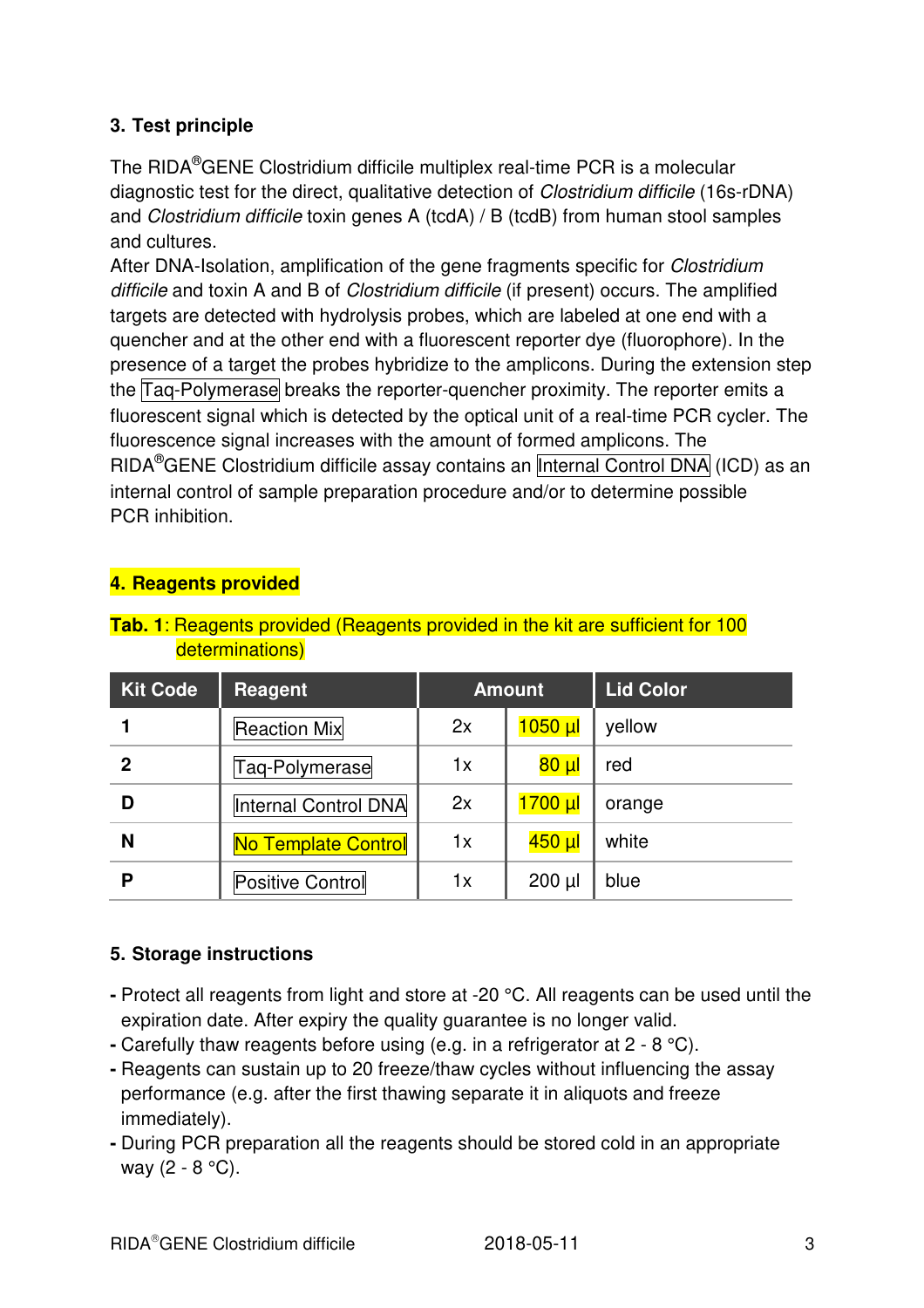#### **6. Additional necessary reagents and necessary equipment**

The RIDA®GENE Clostridium difficile multiplex real-time PCR assay is suitable for use with following extraction platforms and real-time PCR instruments:

#### **Tab. 2**: Necessary equipment

| <b>Extraction platforms</b>      |                                 |
|----------------------------------|---------------------------------|
| R-Biopharm                       | RIDA <sup>®</sup> Xtract        |
| Promega                          | Maxwell <sup>®</sup> RSC        |
| bioMérieux                       | NucliSENS <sup>®</sup> easyMAG™ |
| <b>Real-time PCR instruments</b> |                                 |
| Roche                            | LightCycler <sup>®</sup> 480II  |
| <b>Agilent Technologies</b>      | Mx3005P                         |
| <b>Applied Biosystems</b>        | ABI 7500                        |
| <b>Bio-Rad</b>                   | CFX96™                          |
| <b>QIAGEN</b>                    | Rotor-Gene Q                    |

#### **Note: Only use 0.1 ml tubes on the Rotor-Gene Q (QIAGEN).**

If you want to use other extraction platforms or real-time PCR instruments please contact R-Biopharm at mdx@r-biopharm.de.

- **RIDA<sup>®</sup>GENE Color Compensation Kit IV (PG0004) for use with the** LightCycler<sup>®</sup> 480II
- Real-time PCR consumables (plates, tubes, foil)
- Centrifuge with a rotor for the reaction vials
- Vortexer
- Pipettes (0.5 20 µl, 20 200 µl, 100 1000 µl)
- Filter tips
- Powder-free disposal gloves
- PCR water (BioScience grade, nuclease-free, DEPC treated water)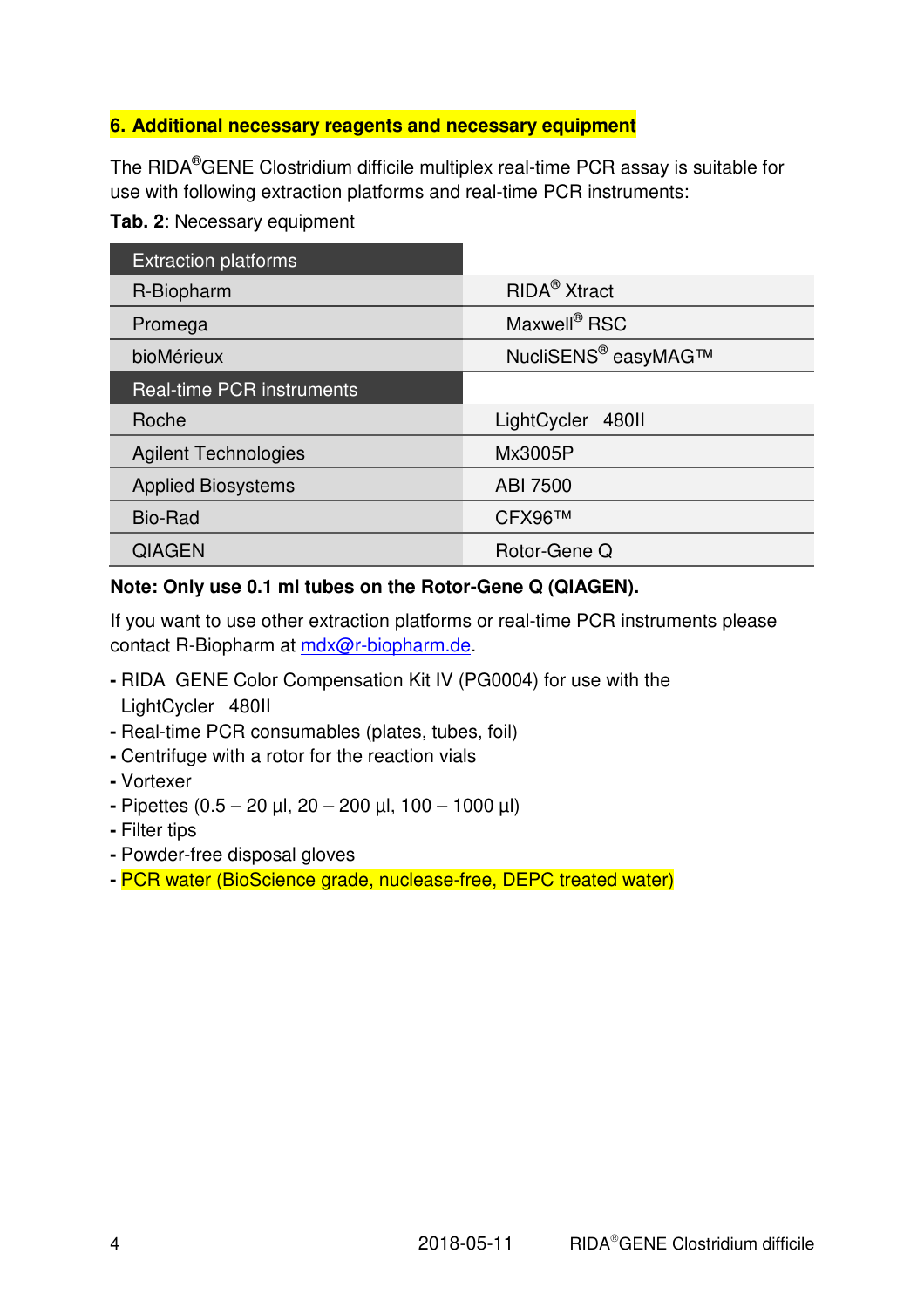#### **7. Precautions for users**

For in-vitro diagnostic use.

This test must only be carried out by trained laboratory personnel. The guidelines for working in medical laboratories have to be followed. The instruction manual for the test procedure has to be followed. Do not pipet samples or reagents by mouth. Avoid contact with bruised skin or mucosal membranes. During handling reagents or samples, wear appropriate safety clothing (appropriate gloves, lab coat, safety goggles) and wash your hands after finishing the test procedure. Do not smoke, eat or drink in areas where samples or reagents are being used.

- Extraction, PCR preparation and the PCR run should be separated in different rooms to avoid cross-contaminations.
- Samples must be treated as potentially infectious as well as all reagents and materials being exposed to the samples and have to be handled according to the national safety regulations.

**-** Do not use the kit after the expiration date.

All reagents and materials used have to be disposed properly after use. Please refer to the relevant national regulations for disposal.

For more details see Safety Data Sheets (SDS) at www.r-biopharm.com.

#### **8. Collection and storage of samples**

#### **8.1 Sample preparation from stool samples**

For DNA isolation of human stool samples, use a commercially available DNA isolation kit (e.g. RIDA® Xtract (R-Biopharm)) or DNA extraction system (e.g. Maxwell<sup>®</sup> RSC (Promega)). Extract DNA according to the manufacturer's instructions.

We recommend to dilute the stool samples before extraction 1:3 with water. Vortex the diluted stool sample intensely and centrifuge at 1000 x g for 30 sec. Use from the supernatant the appropriate volume according to the manufacturer's instruction.

The RIDA<sup>®</sup>GENE Clostridium difficile assay contains an Internal Control DNA that detects PCR inhibition, monitors reagent integrity and confirms that nucleic acid extraction was sufficient. The Internal Control DNA can either be used as PCR inhibition control or as extraction control for the sample preparation procedure and as PCR inhibition control.

If the Internal Control DNA is used only as a PCR inhibition control, 1  $\mu$  of the Internal Control DNA should be added to the Master-Mix (see Tab.4).

If the Internal Control DNA is used as an extraction control for the sample preparation procedure **and** as PCR inhibition control, 20 µl of the Internal Control DNA has to be added during extraction procedure. The Internal Control DNA should always be added to the specimen-lysis buffer mixture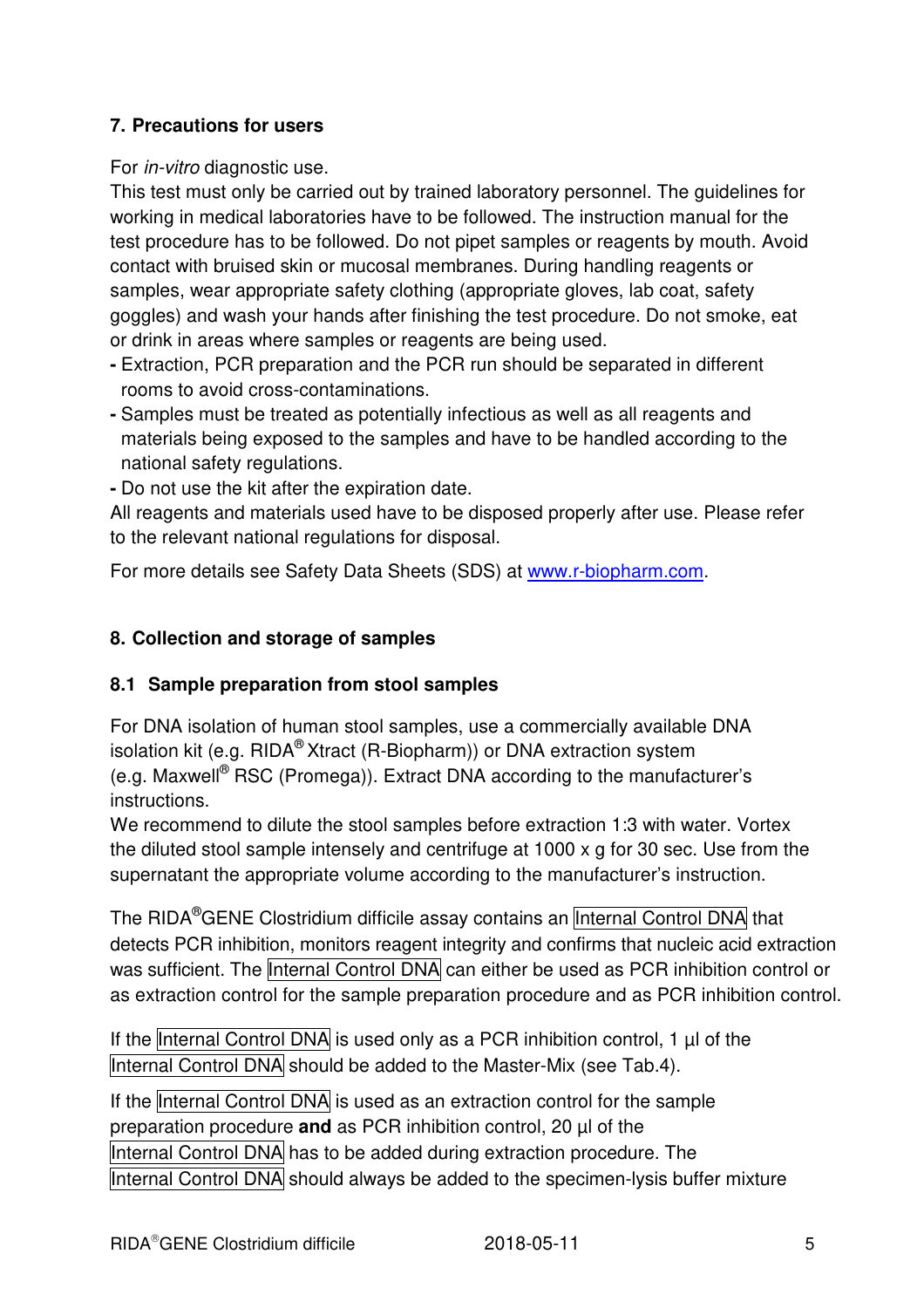and must **not** be added directly to the specimen. We also recommend to add 1 µl of the Internal Control DNA to the negative control and positive control PCR Mix.

# **8.2 Sample preparation from cultures**

For DNA isolation from culture the following procedure is recommended: Add 1 ml PCR water into a preparation tube. Collect colonies with an inoculation loop and suspend them in the prepared PCR water. Cut or break the inoculation loop stem. Cap the preparation tube tightly and vortex strongly for 60 seconds. Heat and shake the preparation tube at 95 °C for 10 min in a heating block. Centrifuge for 1 min at 13.000 x g and apply the supernatant as sample.

# **Note: Repeat the centrifugation step in case of strong turbidity (if necessary).**

The RIDA<sup>®</sup>GENE Clostridium difficile assay contains an Internal Control DNA that detects PCR inhibition, monitors reagent integrity and confirms that nucleic acid extraction was sufficient. The Internal Control DNA can either be used as PCR inhibition control or as extraction control for the sample preparation procedure and as PCR inhibition control.

If the Internal Control DNA is used only as a PCR inhibition control, 1 µl of the Internal Control DNA should be added to the Master-Mix (see Tab.4).

If the Internal Control DNA is used as an extraction control for the sample preparation procedure **and** as PCR inhibition control, 20 µl of the Internal Control DNA has to be added during extraction procedure. The Internal Control DNA should always be added to the specimen-PCR water mixture and must **not** be added directly to the specimen. We also recommend to add 1 µl of the Internal Control DNA to the negative control and positive control PCR Mix.

# **9. Test procedure**

#### **9.1 Master-Mix preparation**

Calculate the total number of PCR reactions (sample and control reactions) needed. One positive control and one negative control must be included in each assay run.

We recommend calculating an additional volume of 10 % to compensate imprecise pipetting (see Tab. 3, Tab. 4). Thaw, mix gently and briefly centrifuge the Reaction Mix, the Taq-Polymerase, the Positive Control, the No Template Control and the Internal Control DNA before using. Keep reagents appropriately cold during working step (2 - 8 °C).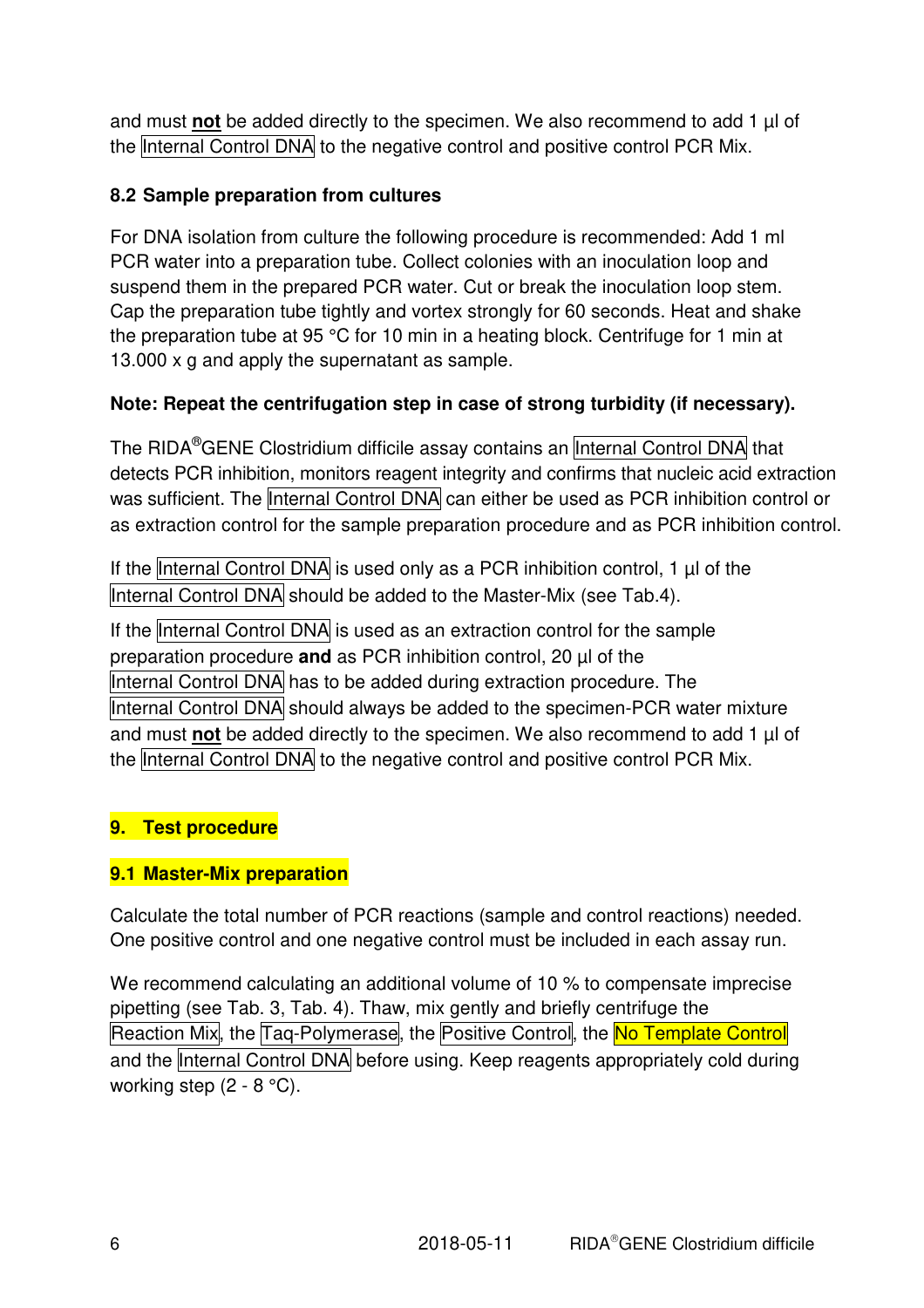|                                                | <b>Tab. 3: Calculation and pipetting example for 10 reactions of the Master-Mix</b> |                 |                       |  |  |
|------------------------------------------------|-------------------------------------------------------------------------------------|-----------------|-----------------------|--|--|
| (ICD as extraction and PCR inhibition control) |                                                                                     |                 |                       |  |  |
| Kit code                                       | <b>Master-Mix</b>                                                                   | Volume per<br>. | 10 reactions<br>(400) |  |  |

| <b>INIL COOP</b> | <b>Master-MIX</b><br>components | volume per<br>reaction | TU reactions<br>(10 % extra) |
|------------------|---------------------------------|------------------------|------------------------------|
|                  | <b>Reaction Mix</b>             | $19.3$ µl              | $212.3 \mu$                  |
| 2                | Taq-Polymerase                  | $0.7$ µl               | 7.7 µl                       |
|                  | Total                           | $20 \mu$               | $220$ $\mu$                  |

Mix the components of the Master-Mix gently and briefly spin down.

#### **Tab. 4**: Calculation and pipetting example for 10 reactions of the Master-Mix (ICD only as PCR inhibition control)

| Kit code    | <b>Master-Mix</b><br>components | <b>Volume per</b><br>reaction | <b>10 reactions</b><br>(10 % extra) |
|-------------|---------------------------------|-------------------------------|-------------------------------------|
|             | <b>Reaction Mix</b>             | <u>19.3 µl</u>                | $212.3 \mu$                         |
| $\mathbf 2$ | Taq-Polymerase                  | $0.7$ $\mu$                   | 7.7 µl                              |
|             | Internal Control DNA            | $1.0 \mu$                     | $11 \mu$                            |
|             | <b>Total</b>                    | $21.0 \mu$                    | $231.0 \mu$                         |

Mix the components of the Master-Mix gently and briefly spin down.

#### **9.2 Preparation of the PCR-Mix**

Pipette 20 µl of the Master-Mix in each reaction vial (tube or plate).

**Negative control:** Add 5 µl **No Template Control** to the pre-pipetted Master-Mix.

Note: If the **Internal Control DNA** is used as extraction control for the sample **preparation procedure and as PCR inhibition control, we recommend to add 1 µl of the Internal Control DNA to the PCR-Mix of the negative control.** 

**Sample:** Add 5 µl DNA extract to the pre-pipetted Master-Mix.

**Positive control:** Add 5 µl Positive Control to the pre-pipetted Master-Mix.

Note: If the Internal Control DNA is used as extraction control for the sample **preparation procedure and as PCR inhibition control, we recommend to add 1 µl of the Internal Control DNA to the PCR-Mix of the positive control.**

Cover tubes or plate. Spin down and place in the real-time PCR instrument. The PCR reaction should be started according to the PCR instrument Set-up (see Tab. 5, Tab. 6, Tab.7, Tab. 8).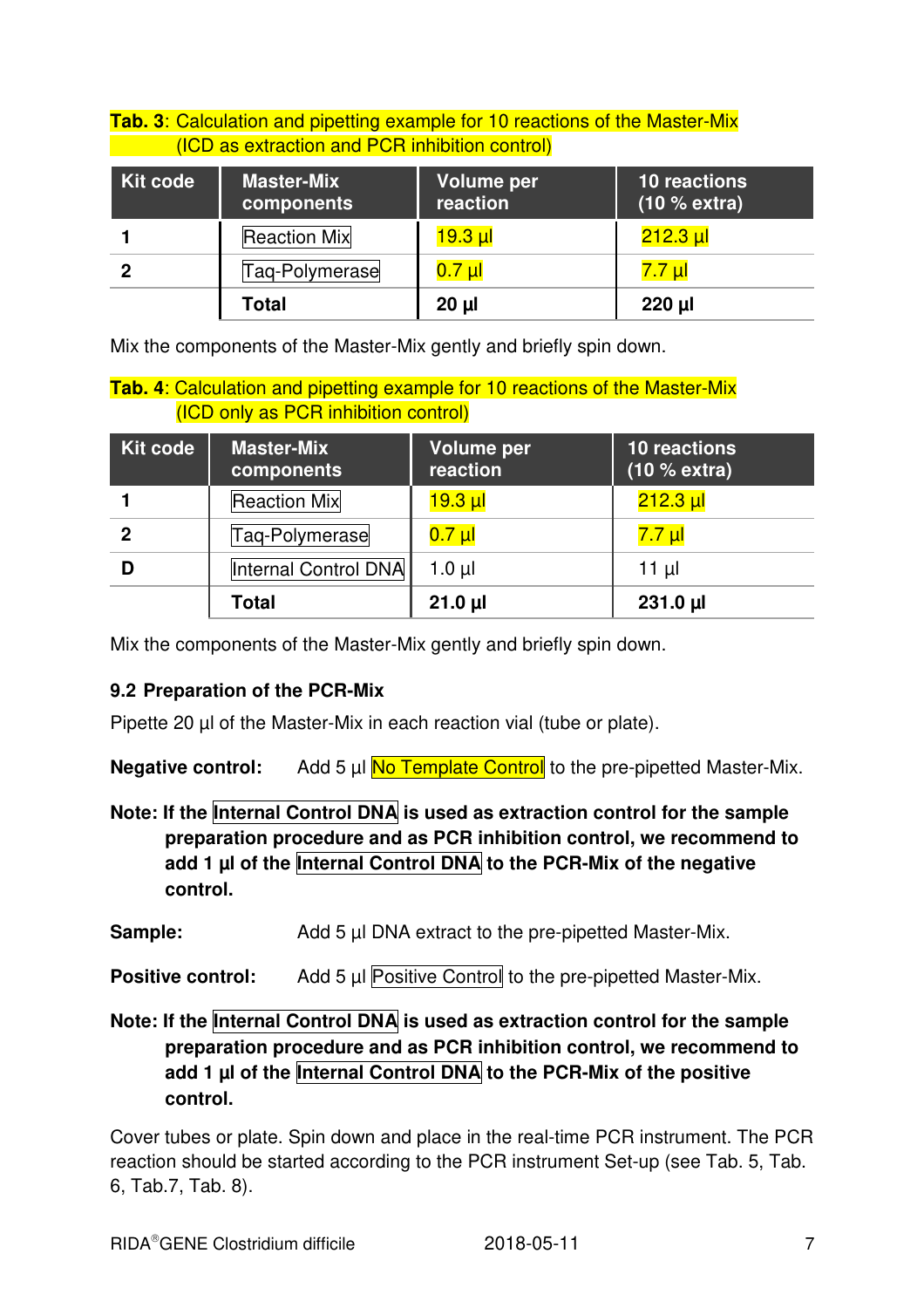# **9.3 PCR instrument set-up**

#### **9.3.1 DNA real-time PCR profile**

Tab. 5: DNA real-time PCR profile for LightCycler<sup>®</sup> series und Rotor-Gene Q

| <b>Initial Denaturation</b>                       | 1 min, 95 °C           |
|---------------------------------------------------|------------------------|
| Cycles                                            | 45 Cycles              |
| <b>PCR</b> Denaturation                           | 10 sec, $95^{\circ}$ C |
| Annealing/Extension                               | 15 sec, 60 °C          |
| Temperature Transition Rate /<br><b>Ramp Rate</b> | Maximum                |

#### **Note: Annealing and Extension occur in the same step.**

#### **Tab. 6**: DNA real-time PCR profile for Mx3005P, ABI7500 und CFX96™

| <b>Initial Denaturation</b>                       | 1 min, $95 °C$ |
|---------------------------------------------------|----------------|
| Cycles                                            | 45 Cycles      |
| <b>PCR</b> Denaturation                           | 15 sec, 95 °C  |
| Annealing/Extension                               | 30 sec, 60 °C  |
| Temperature Transition Rate /<br><b>Ramp Rate</b> | Maximum        |

**Note: Annealing and Extension occur in the same step.**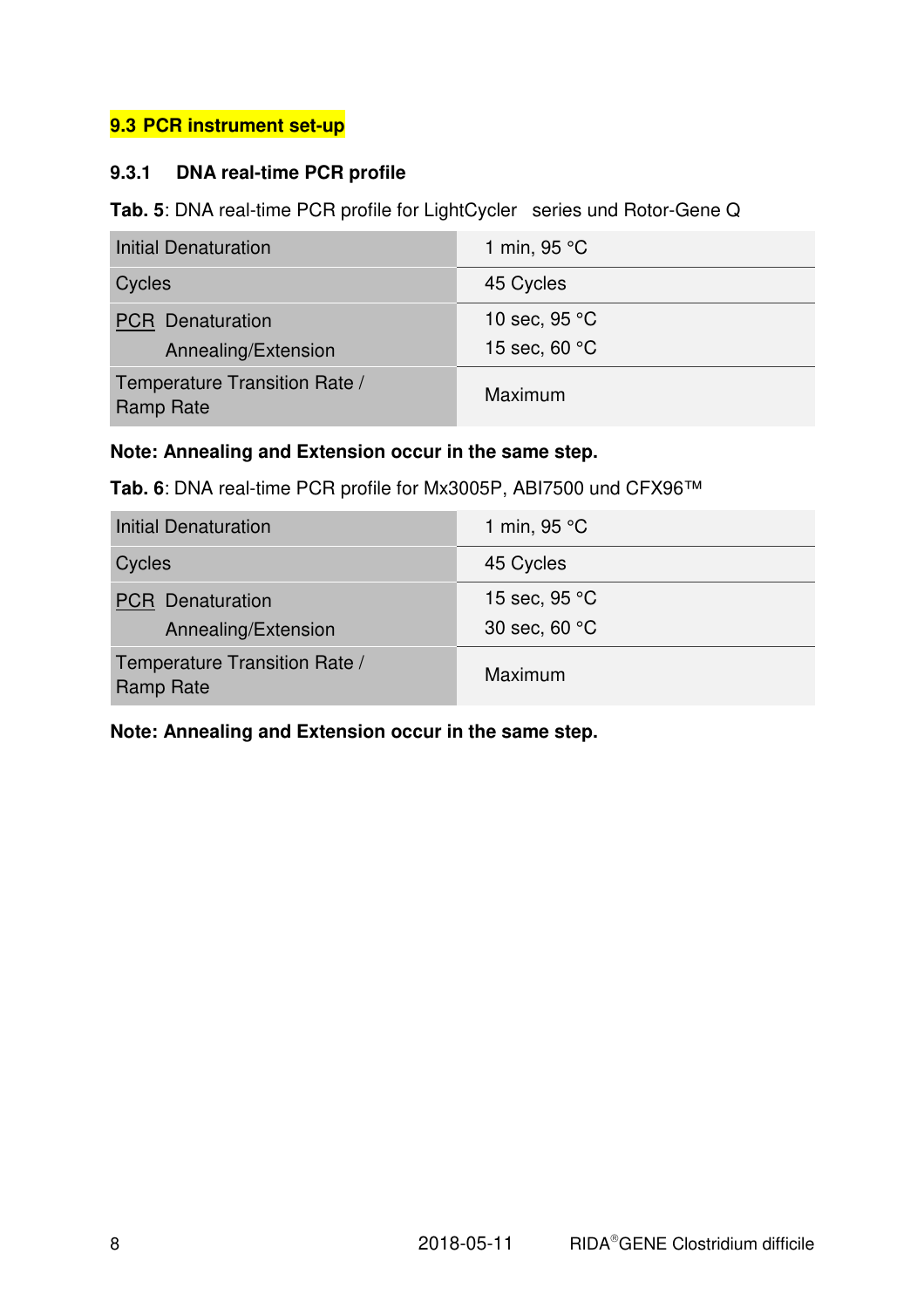# **9.3.2 Universal real-time PCR profile**

# **Note: The universal real-time PCR profile should only be used for DNA assays when combining RIDA®GENE DNA and RNA real-time PCR assays in one run.**

|  |  |  |  |  |  | Tab. 7: Universal real-time PCR profile for LightCycler $^{\circledast}$ series |  |
|--|--|--|--|--|--|---------------------------------------------------------------------------------|--|
|--|--|--|--|--|--|---------------------------------------------------------------------------------|--|

| <b>Reverse Transcription</b>                      | 10 min, 58 °C          |
|---------------------------------------------------|------------------------|
| <b>Initial Denaturation</b>                       | 1 min, 95 °C           |
| Cycles                                            | 45 Cycles              |
| <b>PCR</b> Denaturation                           | 10 sec, $95^{\circ}$ C |
| Annealing/Extension                               | 15 sec, 60 °C          |
| Temperature Transition Rate /<br><b>Ramp Rate</b> | Maximum                |

#### **Note: Annealing and Extension occur in the same step.**

**Tab. 8**: Universal real-time PCR profile for Mx3005P, ABI7500, Rotor-Gene Q and CFX96™

| <b>Reverse Transcription</b>                      | 10 min, 58 °C |
|---------------------------------------------------|---------------|
| <b>Initial Denaturation</b>                       | 1 min, 95 °C  |
| Cycles                                            | 45 Cycles     |
| <b>PCR</b> Denaturation                           | 15 sec, 95 °C |
| Annealing/Extension                               | 30 sec, 60 °C |
| Temperature Transition Rate /<br><b>Ramp Rate</b> | Maximum       |

#### **Note: Annealing and Extension occur in the same step.**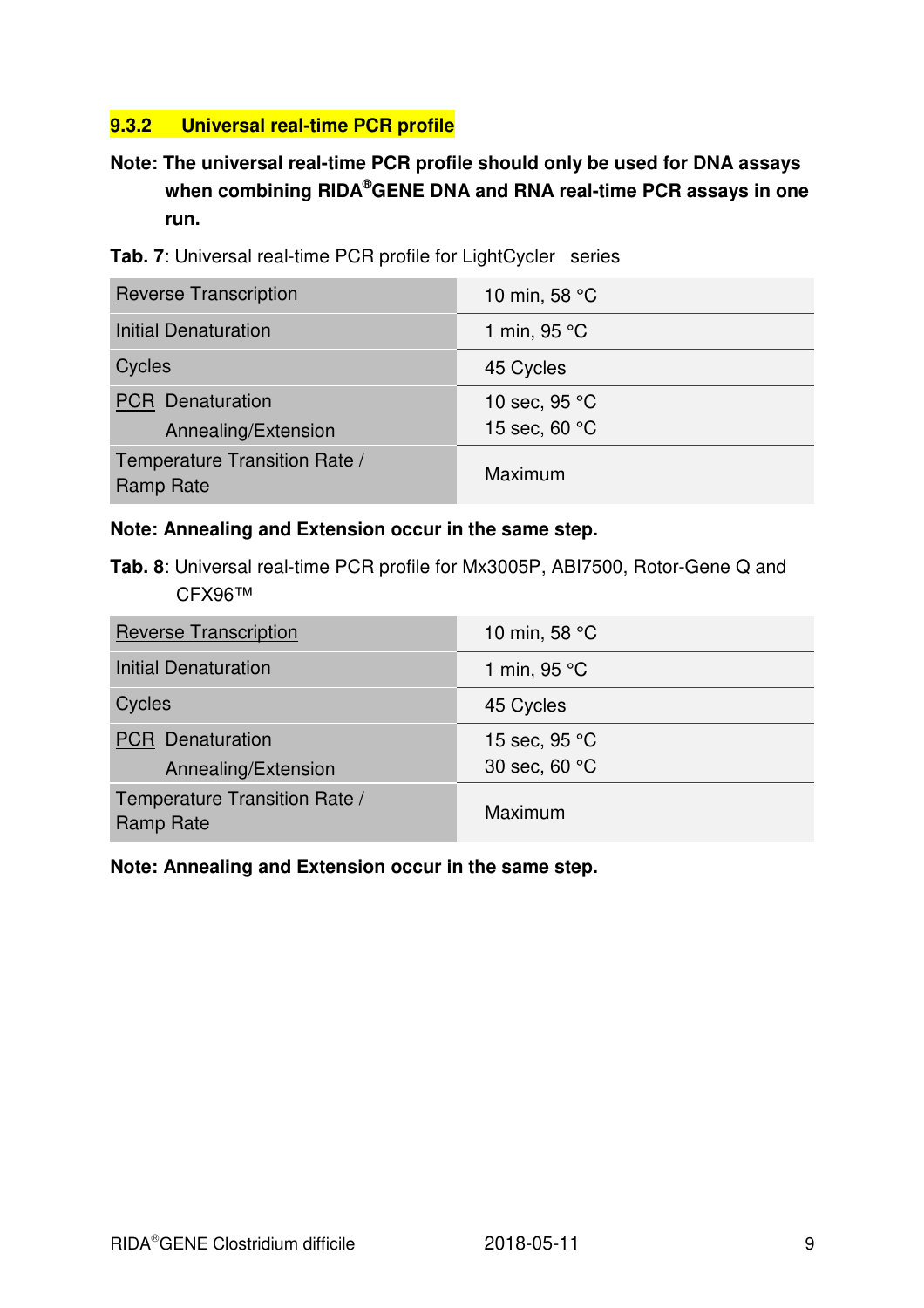# **9.4 Detection channel set-up**

| <b>Real-time PCR</b><br>instrument           | <b>Detection</b>           | <b>Detection</b><br><b>Channel</b> | <b>Note</b>                                                                    |  |
|----------------------------------------------|----------------------------|------------------------------------|--------------------------------------------------------------------------------|--|
| <b>Roche</b><br>LightCycler®<br><b>480II</b> | Clostridium difficile      | 465/510                            | <b>RIDA®GENE Color</b>                                                         |  |
|                                              | <b>ICD</b>                 | 533/580                            | Compensation<br><b>Kit IV (PG0004)</b>                                         |  |
|                                              | C. difficile Toxin A/B Gen | 618/660                            | is required                                                                    |  |
|                                              | Clostridium difficile      | <b>FAM</b>                         |                                                                                |  |
| <b>ABI 7500</b>                              | <b>ICD</b>                 | <b>VIC</b>                         | <b>Check that passive</b><br>reference option ROX is<br>none                   |  |
|                                              | C. difficile Toxin A/B Gen | Cy5                                |                                                                                |  |
| <b>Agilent Techn.</b><br><b>Mx3005P</b>      | Clostridium difficile      | <b>FAM</b>                         | <b>Check that reference</b><br>dye is none                                     |  |
|                                              | <b>ICD</b>                 | <b>HEX</b>                         |                                                                                |  |
|                                              | C. difficile Toxin A/B Gen | Cy5                                |                                                                                |  |
|                                              | Clostridium difficile      | Green                              |                                                                                |  |
| <b>Qiagen Rotor-</b><br>Gene Q               | <b>ICD</b>                 | Yellow                             | The gain settings have<br>to be set to 5, according<br>to the default settings |  |
|                                              | C. difficile Toxin A/B Gen | Red                                |                                                                                |  |
| <b>Bio-Rad</b><br><b>CFX96™</b>              | Clostridium difficile      | <b>FAM</b>                         |                                                                                |  |
|                                              | <b>ICD</b>                 | <b>VIC</b>                         |                                                                                |  |
|                                              | C. difficile Toxin A/B Gen | Cy5                                |                                                                                |  |

**Tab. 9**: Selection of appropriate detection channels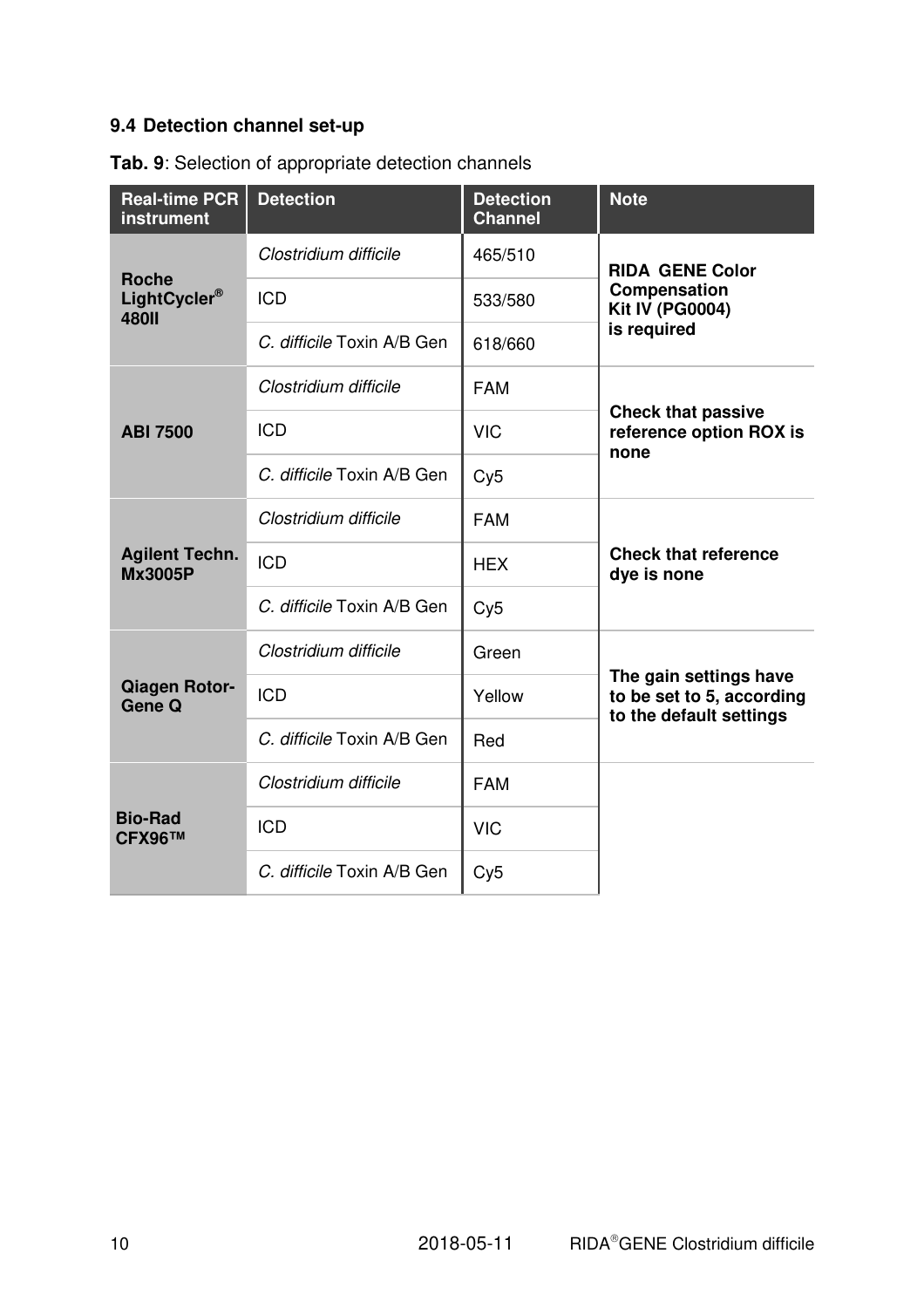# **10. Quality Control**

The analysis of the samples is done by the software of the used real-time PCR instrument according to the manufacturer` s instructions. Positive control and negative control have to show correct results (see Table 10, Fig. 1, Fig. 2) in order to determine a valid run.

The Positive Control for Clostridium difficile und Clostridium difficile toxin genes A/B has a concentration of 10<sup>3</sup> copies/ $\mu$ l. In each PCR run it is used in a total amount of 5 x 10<sup>3</sup> copies, respectively.

| <b>Sample</b>    | <b>Assay result</b> | <b>ICD Ct</b> | <b>Target Ct</b>                        |
|------------------|---------------------|---------------|-----------------------------------------|
| Positive control | <b>Positive</b>     | $NA *1$       | See Quality<br>Assurance<br>Certificate |
| Negative control | <b>Negative</b>     | Ct > 20       |                                         |

**Tab. 10:** For a valid run, the following conditions must be met:

\*<sup>1</sup> No Ct value is required for the ICD to make a positive call for the positive control.

If the positive control is not positive within the specified Ct range but the negative control is valid, prepare all new reactions including the controls.

If the negative control is not negative but the positive control is valid, prepare all new reactions including the controls.

If the required criteria are not met, following items have to be checked before repeating the test:

- Expiry of the used reagents
- Functionality of the used instrumentation
- Correct performance of the test procedure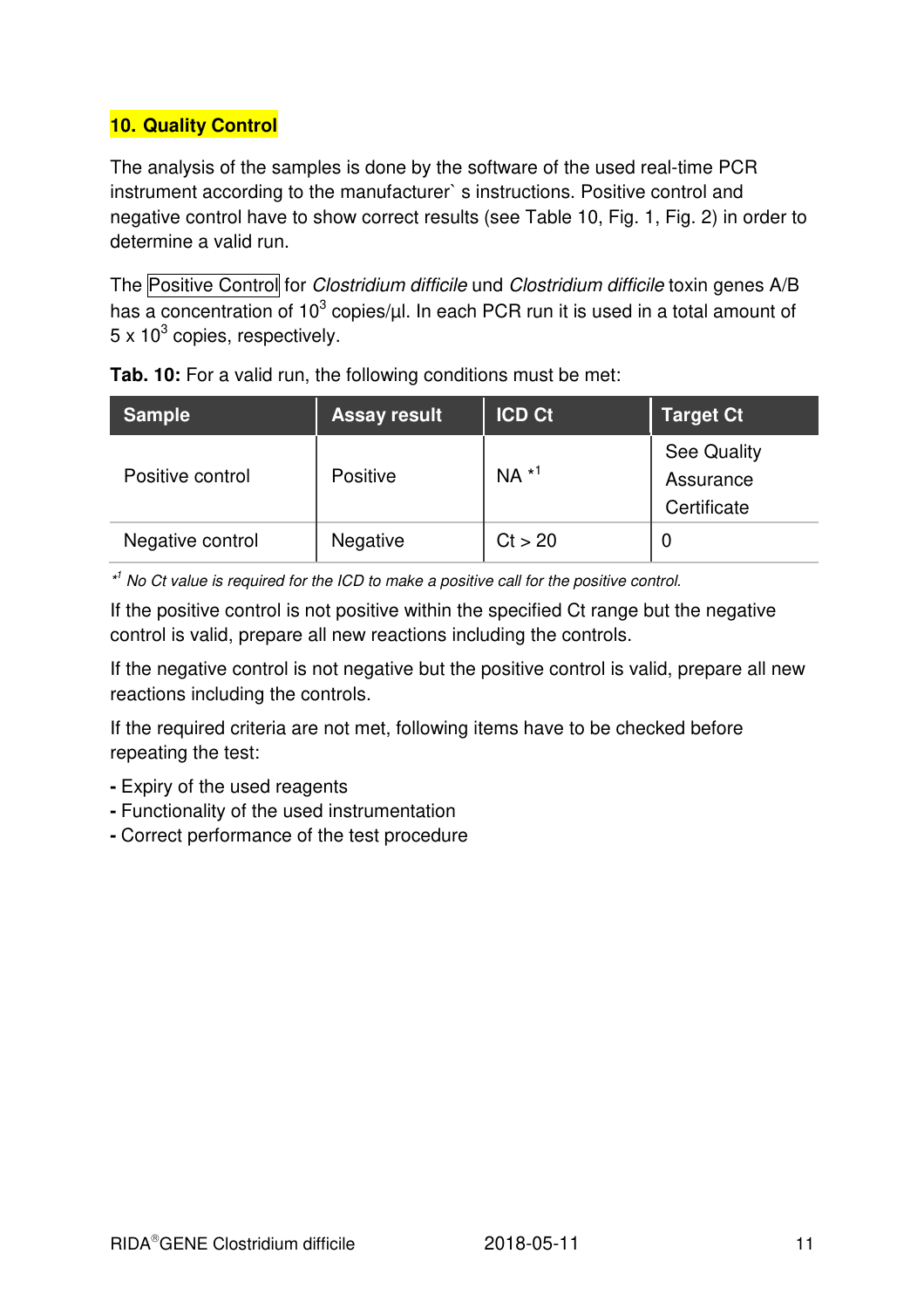

Fig. 1: Correct run of the positive and negative control (Clostridium difficile) on the LightCycler<sup>®</sup> 480II



Fig. 2: Correct run of the positive and negative control (C. difficile toxin genes A/B) on the LightCycler<sup>®</sup> 480II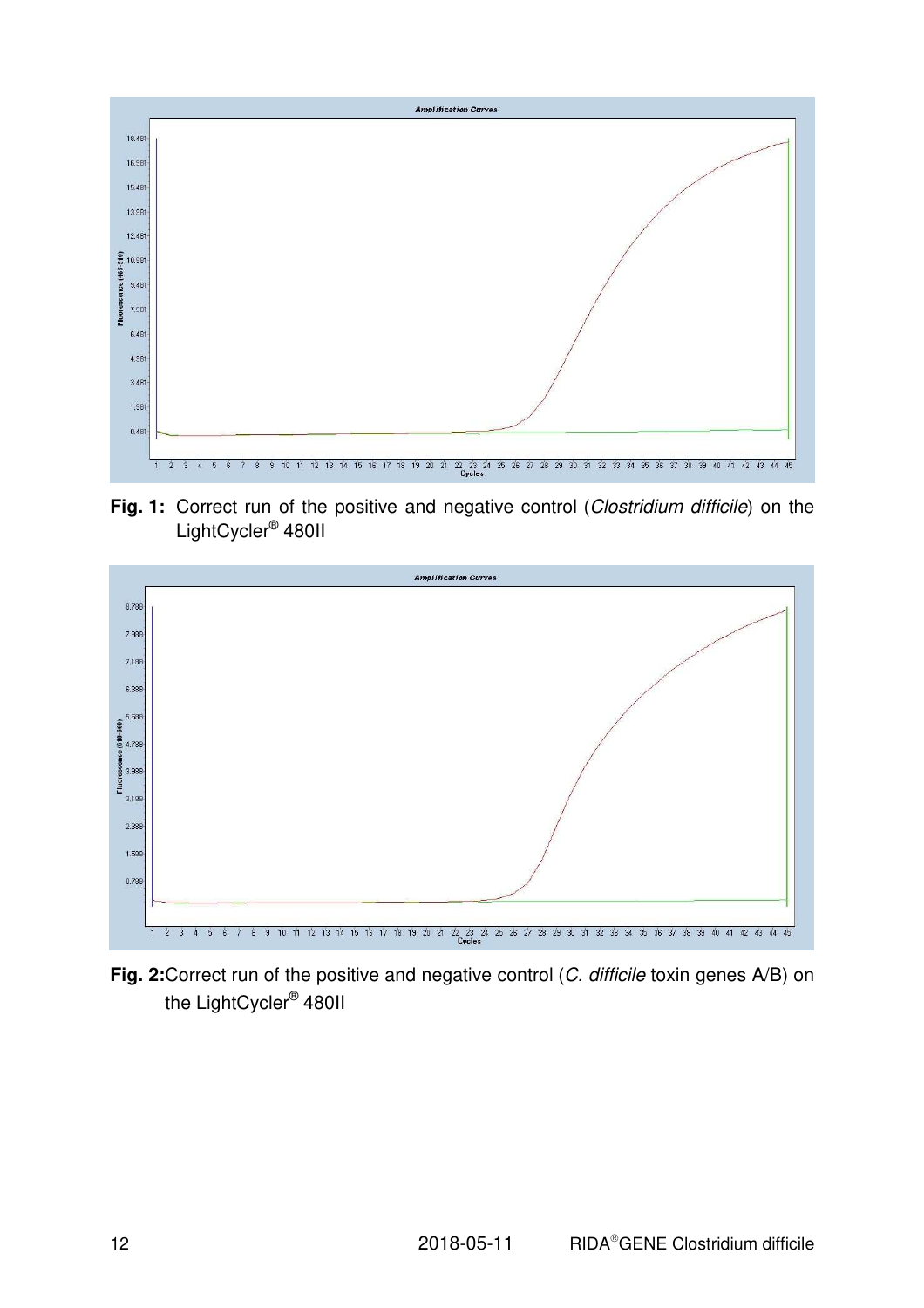#### **11. Result interpretation**

The result interpretation is done according to Table 11.

**Tab. 11**: Sample interpretation

| <b>Target genes</b> |                 |                   |                                                     |
|---------------------|-----------------|-------------------|-----------------------------------------------------|
| C. difficile        | Toxin genes A/B | <b>ICD</b>        | <b>Result</b>                                       |
| positive            | positive        | positive/negative | <b>Toxigenic</b><br>C. difficile strain<br>detected |
| positive            | negative        | positive/negative | Non-toxigenic<br>C. difficile strain<br>detected    |
| negative            | positive        | positive/negative | <b>Invalid</b>                                      |
| negative            | negative        | positive          | <b>Target genes not</b><br>detected                 |
| negative            | negative        | negative          | <b>Invalid</b>                                      |

A toxigenic or non-toxigenic C. difficile strain is detected, if the sample DNA and the Internal Control DNA show an amplification signal in the detection system.

A toxigenic or non-toxigenic C. difficile strain is also detected, if the sample DNA shows an amplification signal but none for the Internal Control DNA in the detection system. The detection of the internal amplification control is not necessary because high concentrations of the amplicon can cause a weak or absent signal of the Internal Control DNA.

A toxigenic or non-toxigenic C, difficile strain is not detected, if the sample DNA shows no amplification signal, but an amplification signal for the Internal Control DNA in the detection system. An inhibition of the PCR reaction can be excluded by the detection of the Internal Control DNA.

A sample is invalid, if the sample DNA and Internal Control DNA show no amplification signal in the detection system. The sample contains a PCR inhibitor or a failure occurred in the extraction procedure. The extracted sample needs to be further diluted with PCR water (1:10) and re-amplified, or the isolation and purification of the sample has to be improved.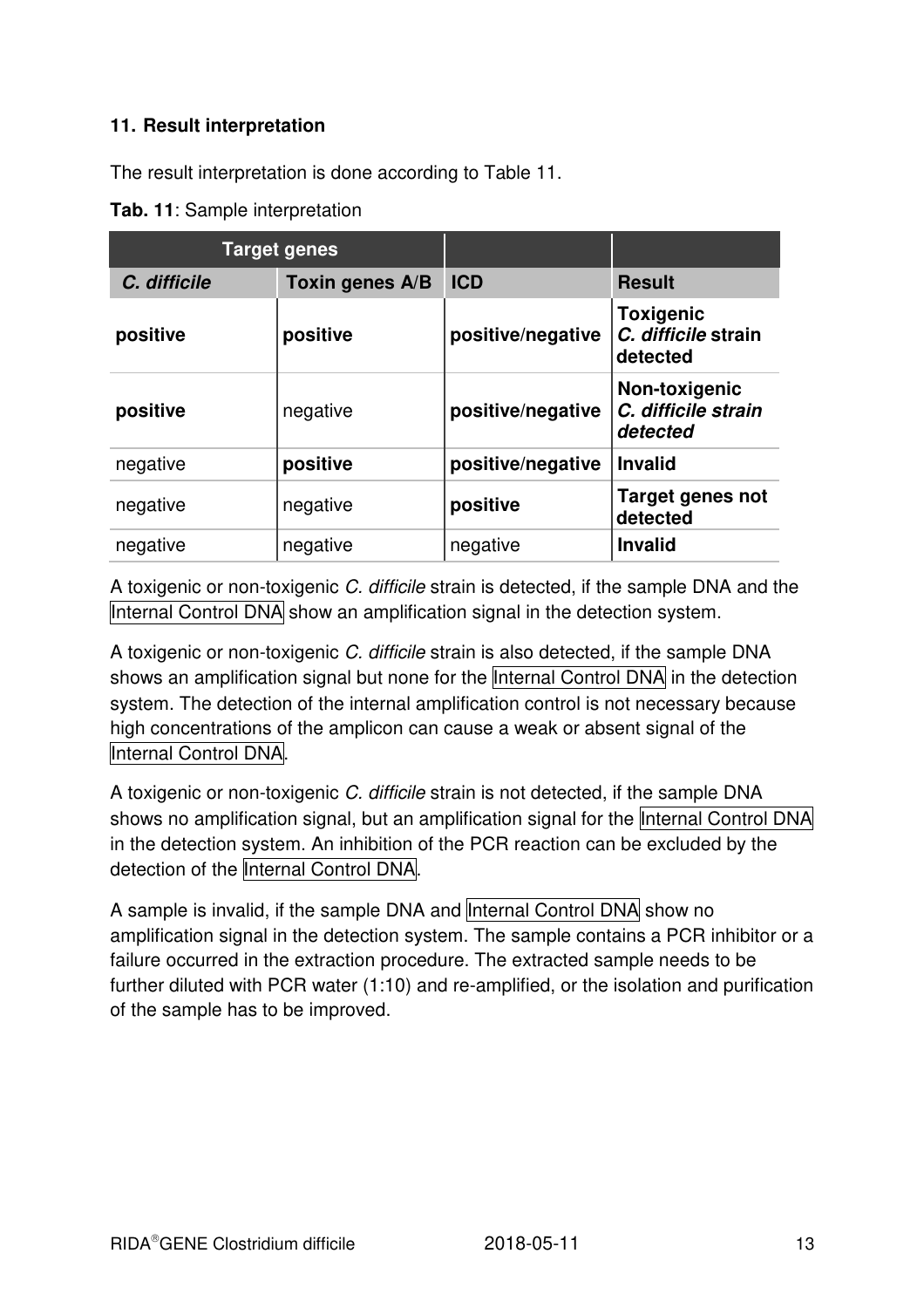#### **12. Limitations of the method**

- 1. The result of molecular analysis should not lead to the diagnosis, but always be considered in the context of medical history and symptoms of the patient.
- 2. This assay is only suitable for stool and culture samples.
- 3. Inappropriate specimen collection, transport, storage and processing or a pathogen load in the specimen below the analytical sensitivity can result in false negative results.
- 4. The presence of PCR inhibitors may cause invalid results.
- 5. Mutations or polymorphisms in primer or probe binding regions may affect detection of new variants resulting in a false negative result with the  $RIDA^{\circledast}GENE$ Clostridium difficile assay.
- 6. As with all PCR based in vitro diagnostic tests, extremely low levels of target below the limit of detection (LoD) may be detected, but results may not be reproducible.
- 7. A positive test result does not necessarily indicate the presence of viable organisms. However, a positive result is indicative for the presence of target genes (16s-rDNA, tcdA/tcdB).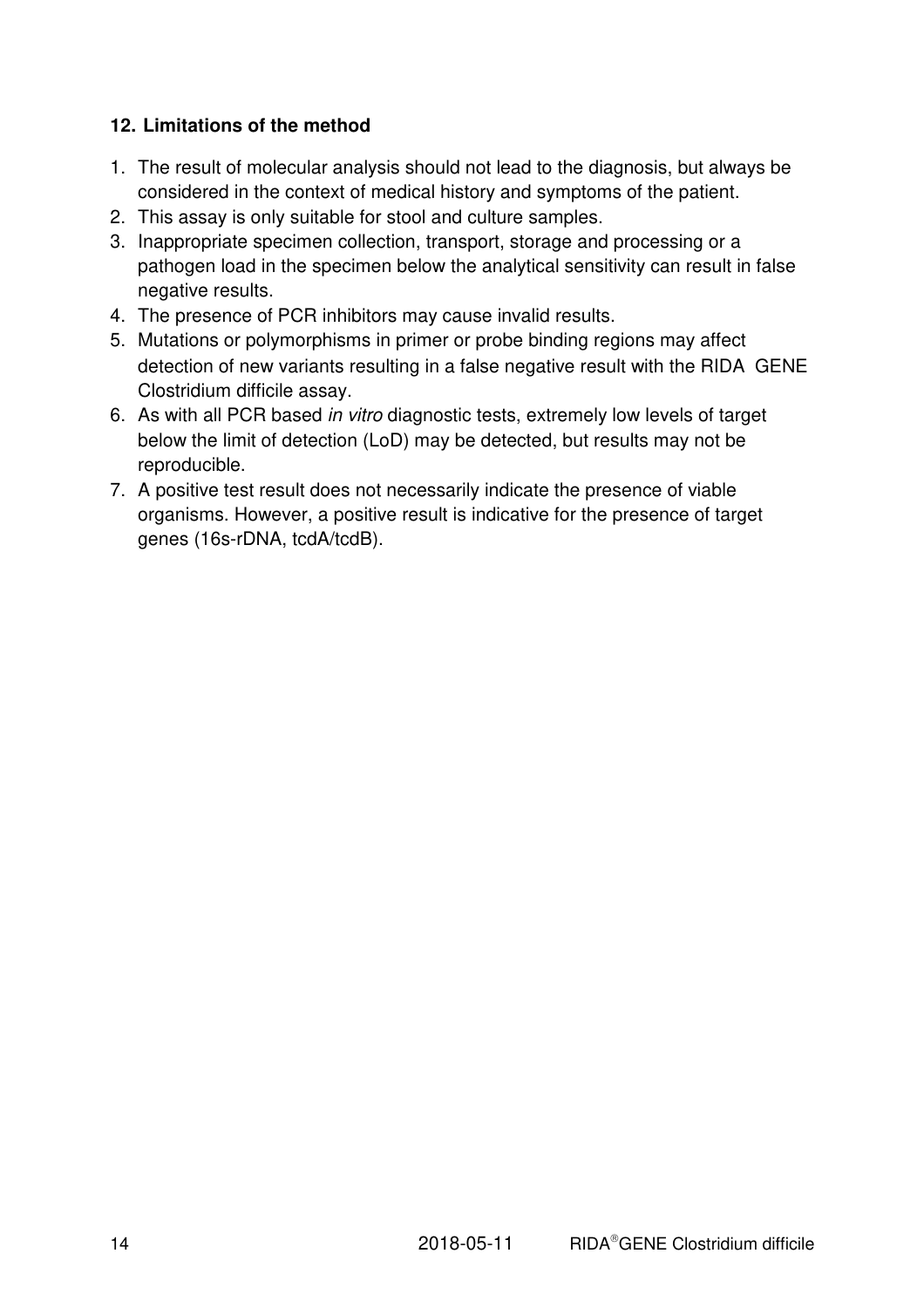#### **13. Performance characteristics**

#### **13.1 Analytical sensitivity**

The RIDA<sup>®</sup>GENE Clostridium difficile multiplex real-time PCR has a detection limit of ≥ 10 DNA copies per reaction for Clostridium difficile and C. difficile toxin genes (see Fig. 3, Fig. 4).

The following figures 3 and 4 show dilution series of *Clostridium difficile* and C. difficile toxin genes (each  $10^5$  - 10<sup>1</sup> DNA copies per  $\mu$ I) on the LightCycler<sup>®</sup> 480II.



**Fig. 3**: Dilution series *Clostridium difficile* (10<sup>5</sup> - 10<sup>1</sup> DNA Copies /  $\mu$ I) on the LightCycler<sup>®</sup> 480II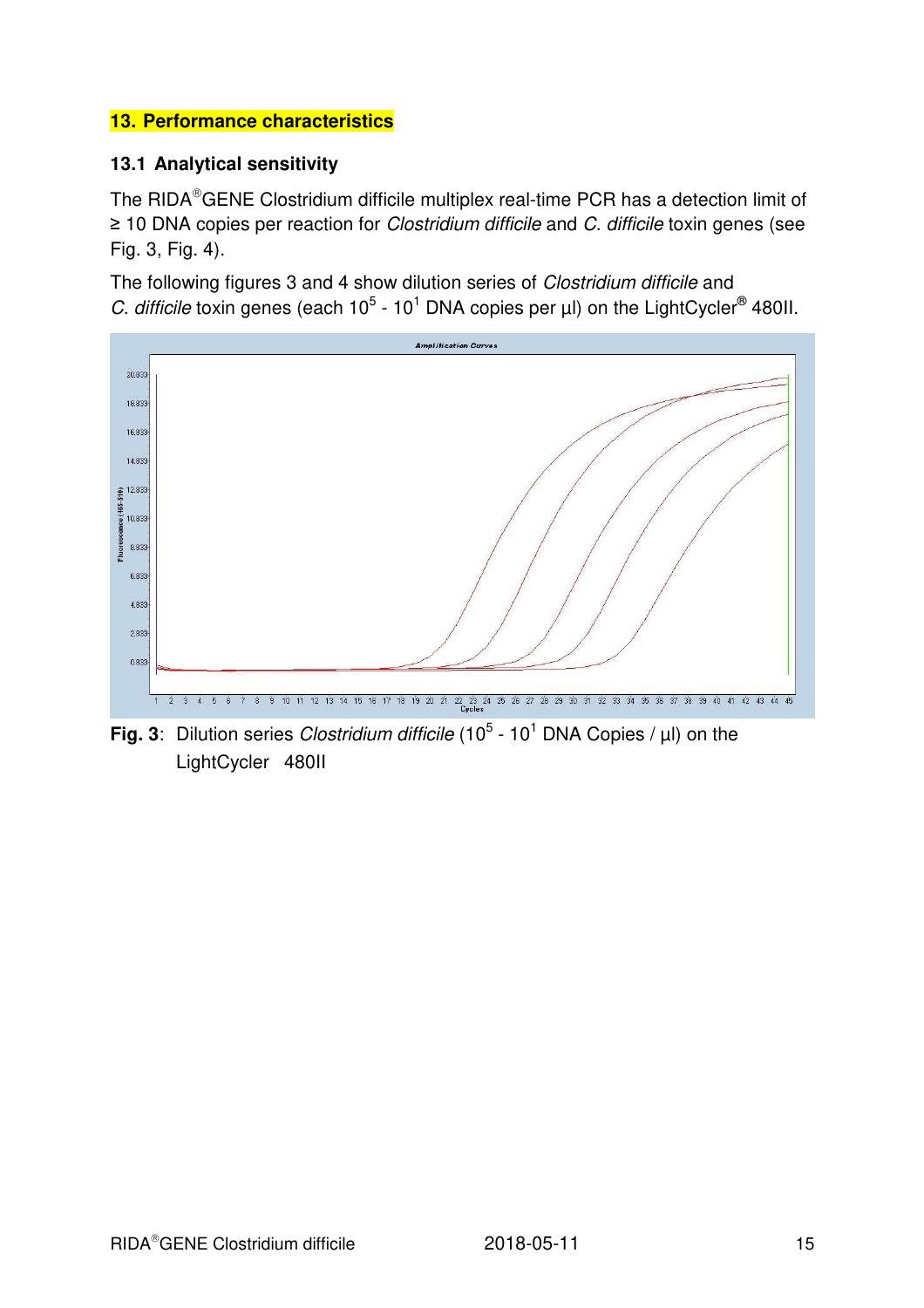

**Fig. 4**: Dilution series C. difficile toxin genes A/B (10<sup>5</sup> - 10<sup>1</sup> DNA Copies /  $\mu$ I) on the LightCycler<sup>®</sup> 480II

The detection limit of the whole procedure depends on the sample matrix, DNA extraction and DNA concentration.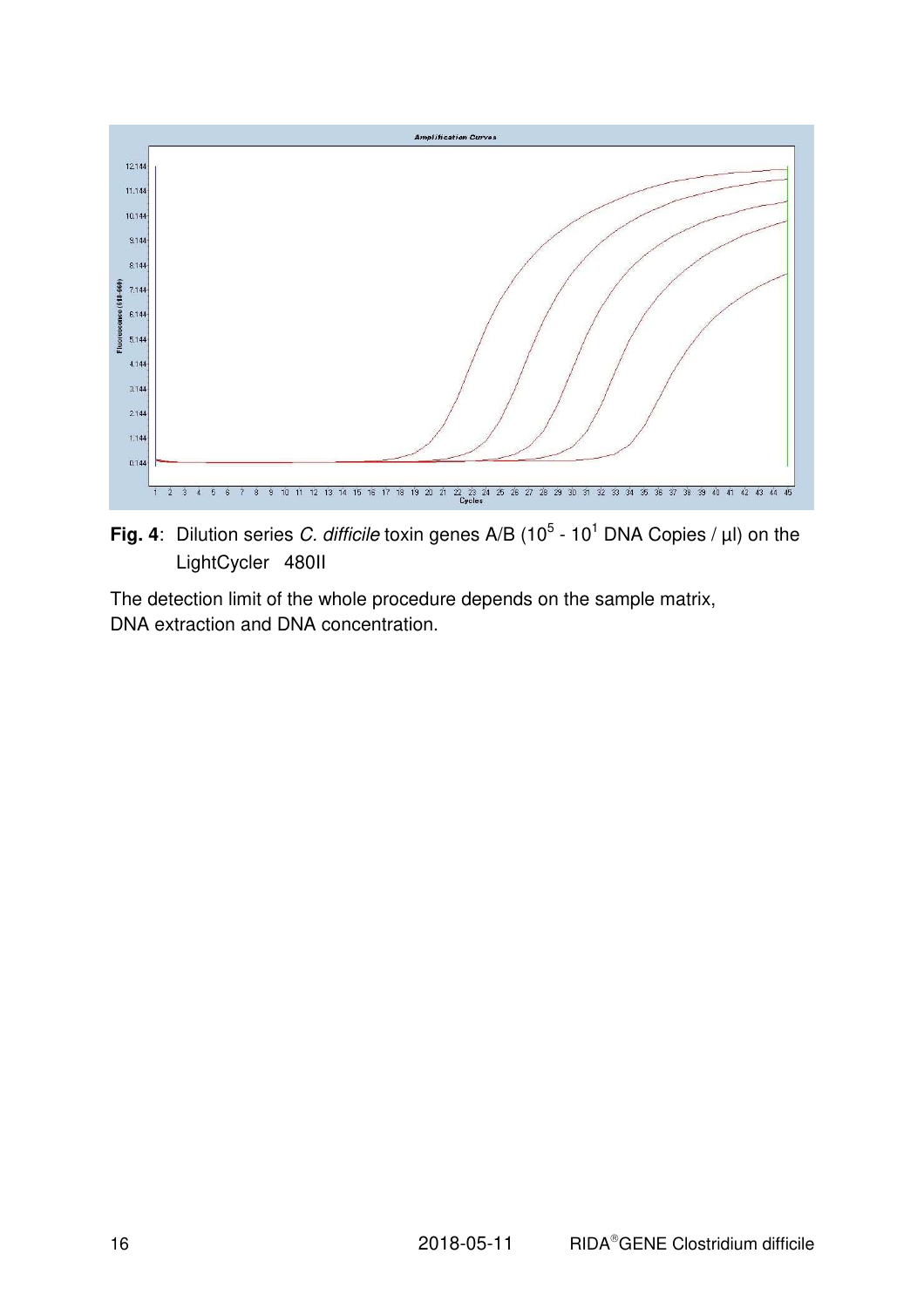# **13.2 Analytical specificity**

The RIDA®GENE Clostridium difficile multiplex real-time PCR assay is specific for Clostridium difficile (16s-rDNA) and C. difficile toxin genes A/ B. No cross-reaction could be detected for the following species (see Tab. 12):

| Adenovirus 1,<br>human, strain<br><b>Adenoid 71</b> |                          | Campylobacter<br>lari subsp. lari |                | Entamoeba<br>histolytica               |                 | Proteus vulgaris              |  |
|-----------------------------------------------------|--------------------------|-----------------------------------|----------------|----------------------------------------|-----------------|-------------------------------|--|
| Adenovirus 7,<br>human, strain<br>Gomen             |                          | Campylobacter<br>upsaliensis      |                | $E.$ coli (O6)                         |                 | Pseudomonas<br>aeruginosa     |  |
| Adenovirus 40,<br>human, strain<br>Dugan            |                          | Candida albicans                  | $\overline{a}$ | E. coli (O26:H-)                       | $\overline{a}$  | Rotavirus                     |  |
| Adenovirus 41,<br>human, strain Tak                 |                          | Citrobacter<br>freundii           |                | E. coli<br>(O157:H7)                   |                 | Salmonella<br>enteritidis     |  |
| Aeromonas<br>hydrophila                             |                          | Clostridium<br>bifermentans       |                | Enterobacter<br>cloacae                |                 | Salmonella<br>typhimurium     |  |
| Arcobacter butzleri                                 | $\overline{\phantom{0}}$ | Clostridium novyi                 | $\overline{a}$ | Enterococcus<br>faecalis               |                 | Serratia<br>liquefaciens      |  |
| Astrovirus                                          |                          | Clostridium<br>perfringens        |                | Giardia<br>intestinalis<br>Portland 1  |                 | Shigella flexneri             |  |
| <b>Bacillus cereus</b>                              |                          | Clostridium<br>septicum           |                | Giardia<br>intestinalis WB<br>Clone C6 |                 | Staphylococcus<br>aureus      |  |
| <b>Bacteroides</b><br>fragilis                      |                          | Clostridium<br>sordellii          |                | Giardia lamblia                        | $\qquad \qquad$ | Staphylococcus<br>epidermidis |  |
| Campylobacter<br>coli                               |                          | Clostridium<br>sporogenes         |                | Klebsiella<br>oxytoca                  |                 | Vibrio<br>parahaemolyticus    |  |
| Campylobacter<br>fetus subsp. fetus                 |                          | Cryptosporidium<br>muris          | $\overline{a}$ | Norovirus GG I                         |                 | Yersinia<br>enterocolitica    |  |
| Campylobacter<br>jejuni                             |                          | Cryptosporidium<br>parvum         |                | Norovirus GG II                        | $\overline{a}$  |                               |  |

**Tab. 12**: Cross-reactivity testing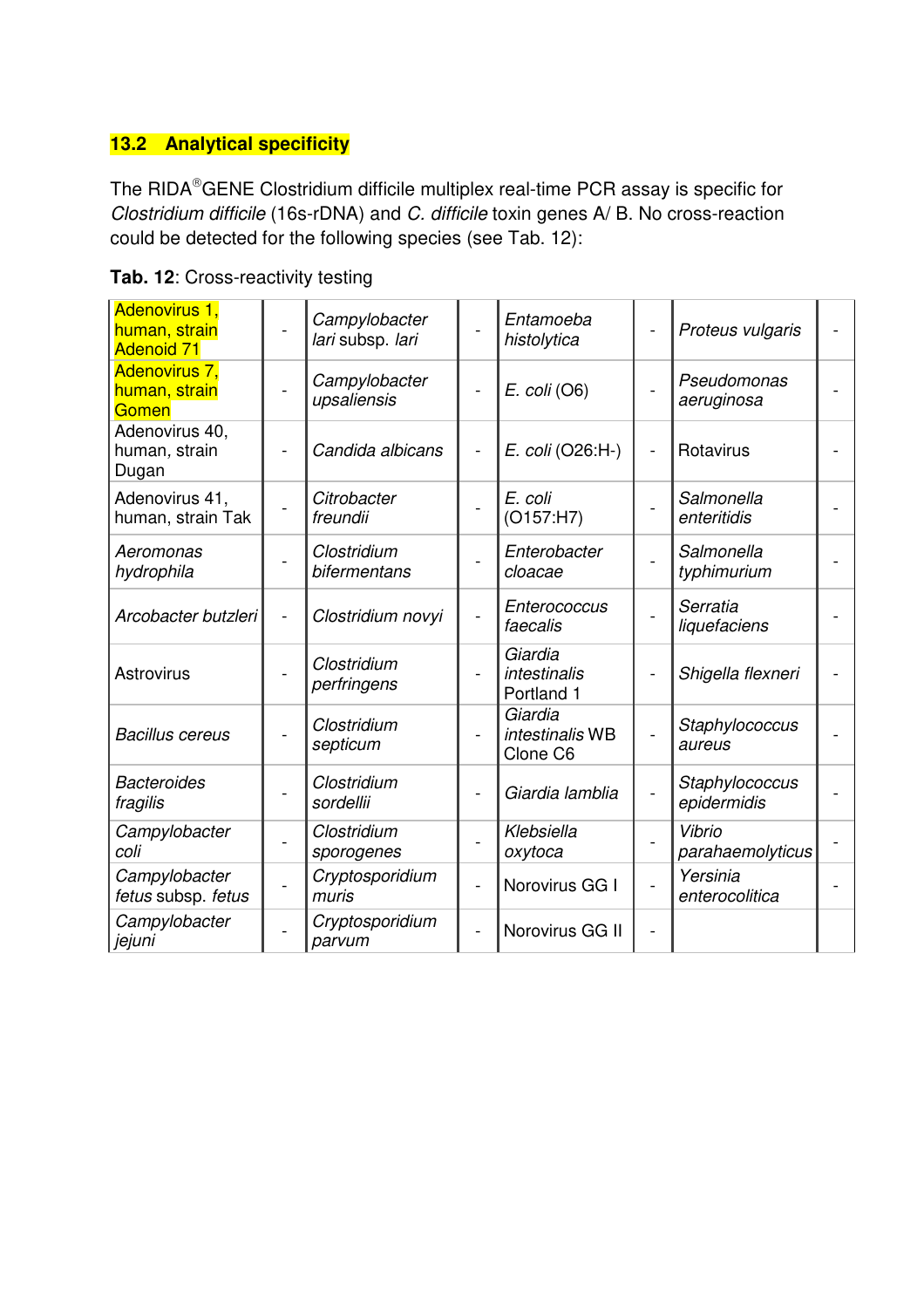# **13.3 Analytical reactivity**

The reactivity of the RIDA®GENE Parasitic Stool Panel II multiplex real-time PCR assay was tested with Clostridium difficile (see Tab. 13). All Clostridium difficile strains tested were detected by the RIDA®GENE Parasitic Stool Panel II multiplex real-time PCR assay or by sequence alignment.

| <b>Clostridium difficile</b> |           |                               |           |                                |           |
|------------------------------|-----------|-------------------------------|-----------|--------------------------------|-----------|
| C. difficile Ribotyp 001     | $+$       | C. difficile Ribotyp 027      | $+$       | C. difficile Ribotyp 078       | $\ddot{}$ |
| C. difficile Ribotyp 002     | $\ddot{}$ | C. difficile Ribotyp 046      | $\ddot{}$ | C. difficile Ribotyp 0126      | $\ddot{}$ |
| C. difficile Ribotyp 017     | $+$       | C. difficile Ribotyp 056      | $+$       | C. difficile Ribotyp 0131      | $+$       |
| C. difficile Ribotyp 020     | $+$       | C. difficile Ribotyp 075      | $+$       | C. difficile Ribotyp FK012     | $+$       |
| C. difficile Ribotyp 023     | $\ddot{}$ |                               |           |                                |           |
| C. difficile toxinotype 0    | $\ddot{}$ | C. difficile toxinotype X     | $+$       | C. difficile toxinotype XXI    | $\ddot{}$ |
| C. difficile toxinotype I    | $\ddot{}$ | C. difficile toxinotype XIa   | $\ddot{}$ | C. difficile toxinotype XXII   | $\ddot{}$ |
| C. difficile toxinotype II   | $+$       | C. difficile toxinotype XIb   | $+$       | C. difficile toxinotype XXIV   | $\ddot{}$ |
| C. difficile toxinotype IIIa | $+$       | C. difficile toxinotype XIc   | $+$       | C. difficile toxinotype XXV    | $\ddot{}$ |
| C. difficile toxinotype IIIb | $+$       | C. difficile toxinotype XId   | $+$       | C. difficile toxinotype XXVI   | $\ddot{}$ |
| C. difficile toxinotype IIIc | $\ddot{}$ | C. difficile toxinotype XII   | $+$       | C. difficile toxinotype XXVII  | $\ddot{}$ |
| C. difficile toxinotype IV   | $\ddot{}$ | C. difficile toxinotype XIII  | $+$       | C. difficile toxinotype XXVIII | $\ddot{}$ |
| C. difficile toxinotype V    | $\ddot{}$ | C. difficile toxinotype XIVa  | $\ddot{}$ | C. difficile toxinotype XXIX   | $+$       |
| C. difficile toxinotype VI   | $+$       | C. difficile toxinotype XIVb  | $+$       | C. difficile toxinotype XXX    | $\ddot{}$ |
| C. difficile toxinotype VII  | $+$       | C. difficile toxinotype XVI   | $+$       | C. difficile toxinotype XXXI   | $\ddot{}$ |
| C. difficile toxinotype VIII | $\ddot{}$ | C. difficile toxinotype XVII  | $+$       | C. difficile toxinotype XXXII  | $\ddot{}$ |
| C. difficile toxinotype IXa  | $\ddot{}$ | C. difficile toxinotype XVIII | $+$       | C. difficile toxinotype XXXIII | $+$       |
| C. difficile toxinotype IXb  | $\ddot{}$ | C. difficile toxinotype XIX   | $\ddot{}$ | C. difficile toxinotype XXXIV  | $\ddot{}$ |
| C. difficile toxinotype IXc  | $\ddot{}$ | C. difficile toxinotype XX    | $\ddot{}$ |                                |           |

#### **Tab. 13**: Analytical reactivity testing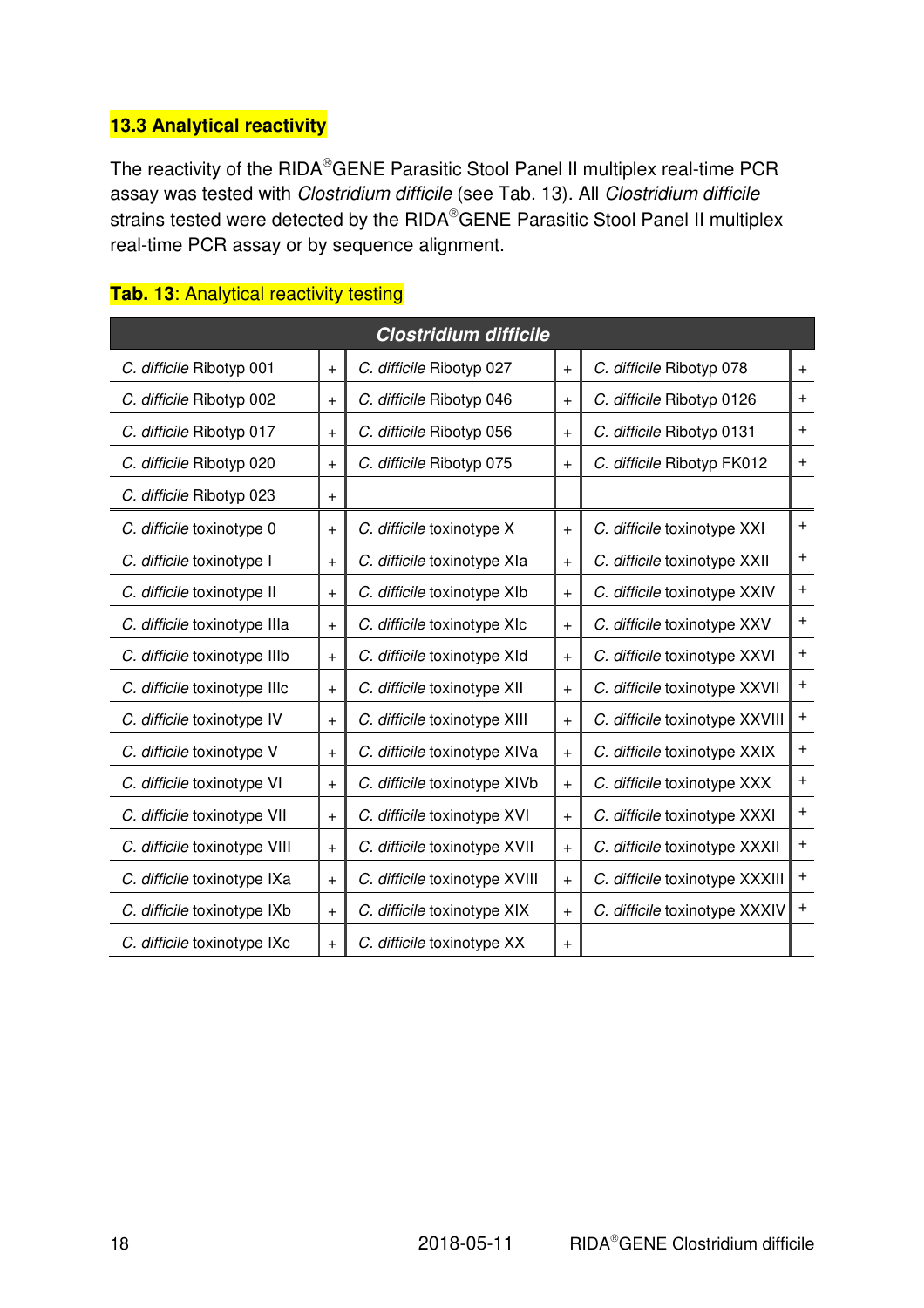# **14. Version history**

| <b>Version number</b> | <b>Chapter and designation</b>                           |  |
|-----------------------|----------------------------------------------------------|--|
| 2013-04-17            | <b>Release version</b>                                   |  |
| 2018-05-11            | <b>General revision</b>                                  |  |
| 2018-05-11            | 4. Reagents provided                                     |  |
|                       | 6. Additional necessary reagents and necessary equipment |  |
|                       | 9. Test procedure                                        |  |
|                       | 10. Quality control                                      |  |
|                       | 13. Performance characteristics                          |  |
|                       | 14. Version history                                      |  |
|                       | 15. Explanation of symbols                               |  |

# **15. Explanation of symbols**

# General symbols

| IVD          | For in vitro diagnostic use  |
|--------------|------------------------------|
| $\mathbf{i}$ | Consult instructions for use |
| LOT          | Lot number                   |
| ⊠            | Expiry                       |
|              | Store at                     |
| REF          | Article number               |
| Σ.           | Number of tests              |
|              | Date of manufacture          |
|              | Manufacturer                 |
|              |                              |

# Testspecific symbols

Not applicable